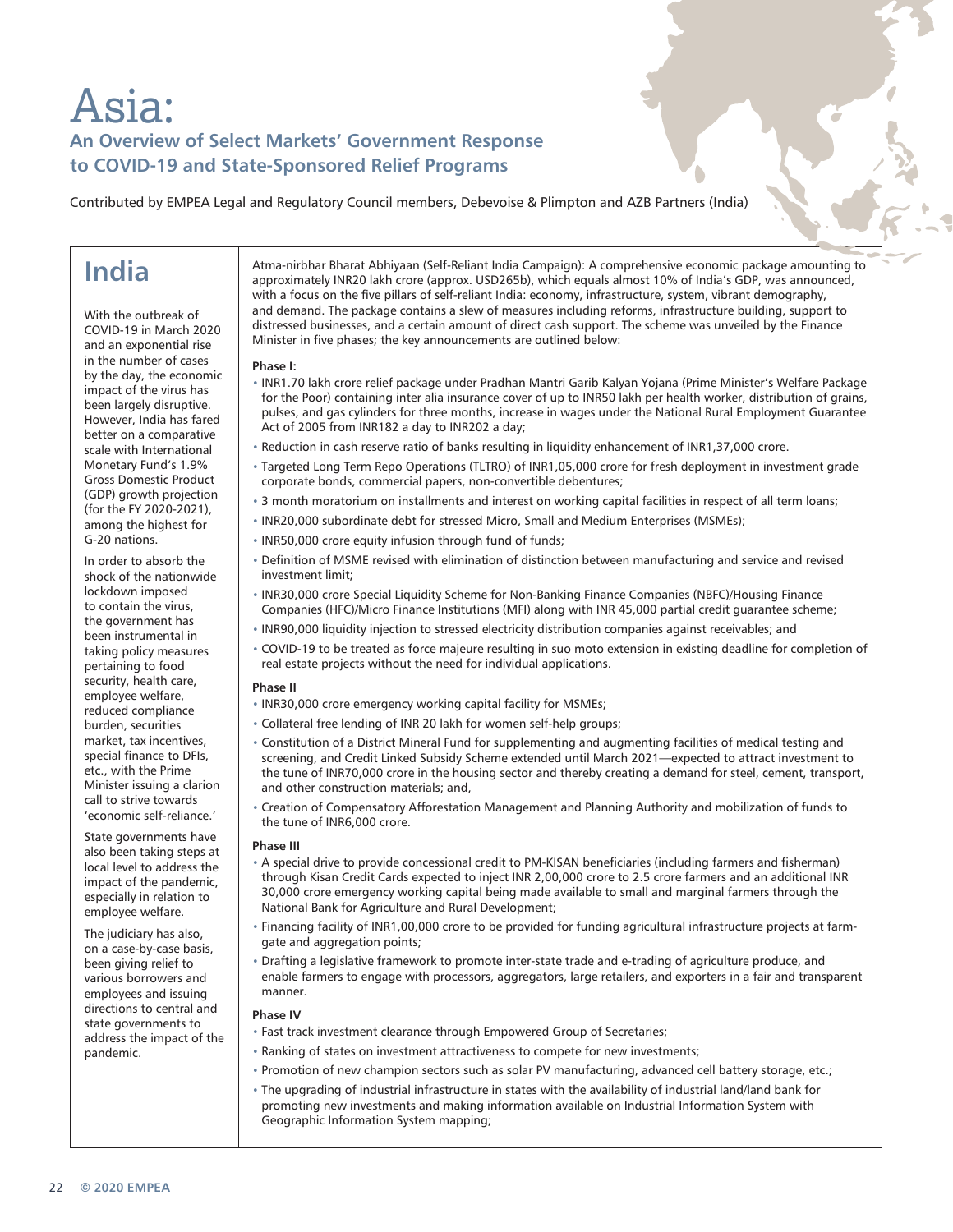| <b>India</b><br>(Continued) | · Introduction of commercial mining in coal sector, allocation of 50 coal blocks for auction and infusion of<br>INR50,000 crore towards evacuation infrastructure; foreign direct investment in defense manufacturing under<br>automatic route increased from 49% to 74%. Announcement of intent to allow private participation in space<br>and atomic energy sector;                                                                                                                                                                                                                                                                                                            |
|-----------------------------|----------------------------------------------------------------------------------------------------------------------------------------------------------------------------------------------------------------------------------------------------------------------------------------------------------------------------------------------------------------------------------------------------------------------------------------------------------------------------------------------------------------------------------------------------------------------------------------------------------------------------------------------------------------------------------|
|                             | • Establishment of a research reactor in the Personal Protective Equipment model for production of medical<br>isotopes to provide affordable treatment for cancer and other diseases; and                                                                                                                                                                                                                                                                                                                                                                                                                                                                                        |
|                             | . INR8,100 crore for viability gap funding in social infrastructure by increasing the quantum from 20% to 30%.                                                                                                                                                                                                                                                                                                                                                                                                                                                                                                                                                                   |
|                             | <b>Phase V</b>                                                                                                                                                                                                                                                                                                                                                                                                                                                                                                                                                                                                                                                                   |
|                             | • Suspension of fresh initiation of insolvency proceedings up to one year (depending upon the pandemic<br>situation), exclusion of COVID-19 related debt from the definition of default under the extant insolvency laws<br>and minimum threshold to initiate insolvency proceedings raised from INR1 lakh to INR1 crore (aimed at<br>protecting MSMEs);                                                                                                                                                                                                                                                                                                                         |
|                             | . Promoting ease of doing business in India including decriminalization of minor technical defaults under the<br>Companies Act of 2013 (such as shortcomings in corporate social responsibility reporting, inadequacies in<br>board report, filing defaults, and delay in holding annual general meetings) along with lower penalties for<br>defaults by small companies, producer companies, one-person companies, and startups;                                                                                                                                                                                                                                                |
|                             | . Laws to be introduced to allow listing of Indian public companies in permissible foreign jurisdictions;                                                                                                                                                                                                                                                                                                                                                                                                                                                                                                                                                                        |
|                             | • Implementation of National Digital Health Blueprint;                                                                                                                                                                                                                                                                                                                                                                                                                                                                                                                                                                                                                           |
|                             | . New national curriculum and pedagogical framework for school including electronic content;                                                                                                                                                                                                                                                                                                                                                                                                                                                                                                                                                                                     |
|                             | • Additionally, the Ministry of Corporate Affairs has permitted companies to hold extraordinary general meetings<br>and annual general meetings through video conferencing and granted relaxations from timelines for filings and<br>certain other compliances;                                                                                                                                                                                                                                                                                                                                                                                                                  |
|                             | In order to curb opportunistic takeovers/acquisitions of Indian companies due to COVID-19, the Central<br>Government has amended the rules governing non-debt foreign investment whereby any investment by an<br>entity which shares a land border with India or the beneficial owner of an investment in India who is situated<br>or is a citizen of any such country shall invest only with approval of the government. The approval would<br>also apply in case of transfer of any existing or future foreign direct investment in an Indian entity, directly or<br>indirectly, resulting in beneficial ownership falling within the restriction or purview of the foregoing; |
|                             | . Extension in deadline for implementation of stewardship code for alternative investment funds (AIFs) and<br>mutual funds from April 01, 2020 to July 01, 2020;                                                                                                                                                                                                                                                                                                                                                                                                                                                                                                                 |
|                             | * Temporary relaxation in compliance with requirements pertaining to AIFs and Venture Capital Funds by 2<br>months;                                                                                                                                                                                                                                                                                                                                                                                                                                                                                                                                                              |
|                             | • Relaxation in compliance pertaining to portfolio managers by 2 months;                                                                                                                                                                                                                                                                                                                                                                                                                                                                                                                                                                                                         |
|                             | . Temporary relaxation in processing of documents pertaining to Foreign Portfolio Investors by allowing<br>Designated Depository Participants to allow acceptance of scanned copies of documents instead of originals;                                                                                                                                                                                                                                                                                                                                                                                                                                                           |
|                             | . Exempting capital and debt market participants from temporary closure imposed by lockdown;                                                                                                                                                                                                                                                                                                                                                                                                                                                                                                                                                                                     |
|                             | • Credit Rating Agencies permitted to create differentiation in treatment of defaults if the delay in payment of<br>principal or interest is account of lockdown;                                                                                                                                                                                                                                                                                                                                                                                                                                                                                                                |
|                             | • Reduction in continuing compliances under the takeover regulations;                                                                                                                                                                                                                                                                                                                                                                                                                                                                                                                                                                                                            |
|                             | · Reduction in compliance burden on listed entities and market participants;                                                                                                                                                                                                                                                                                                                                                                                                                                                                                                                                                                                                     |
|                             | • Relaxation in timelines for compliance with regulatory requirements pertaining to reporting of beneficial<br>owner grievance report, reporting of artificial intelligence and machine learning applications, half yearly<br>internal audit report, risk based supervision and systems audit by depositories and depository participant;                                                                                                                                                                                                                                                                                                                                        |
|                             | • Restriction on fresh fund raising by companies after the buyback period slashed to six months from one year<br>(applicable till December 31, 2020);                                                                                                                                                                                                                                                                                                                                                                                                                                                                                                                            |
|                             | . India's central bank, the Reserve Bank of India (RBI) has permitted lending institutions to provide a three<br>month moratorium on payment of all installments in relation to term loans falling due between March 01,<br>2020 and May 31, 2020. In addition to TLTRO, RBI has also announced INR50,000 special refinance facilities<br>for DFIs. In order to help states with temporary mismatches in cash flow, the RBI, under its credit policy, has<br>increased the current advance limit by 60%;                                                                                                                                                                         |
|                             | . The Competition Commission of India recognized the need for businesses (including those involved in critical<br>health care and essential commodities) to coordinate certain activities to ensure continued supply and fair<br>distribution of products;                                                                                                                                                                                                                                                                                                                                                                                                                       |
|                             | . Ministry of New and Renewable Energy (MNRE) has clarified that any delay in projects on account of<br>disruption of supply from countries affected by COVD-19 would be treated as force majeure or an Act of God<br>and renewable energy producers would be entitled to claim consequent extension of time.                                                                                                                                                                                                                                                                                                                                                                    |
|                             |                                                                                                                                                                                                                                                                                                                                                                                                                                                                                                                                                                                                                                                                                  |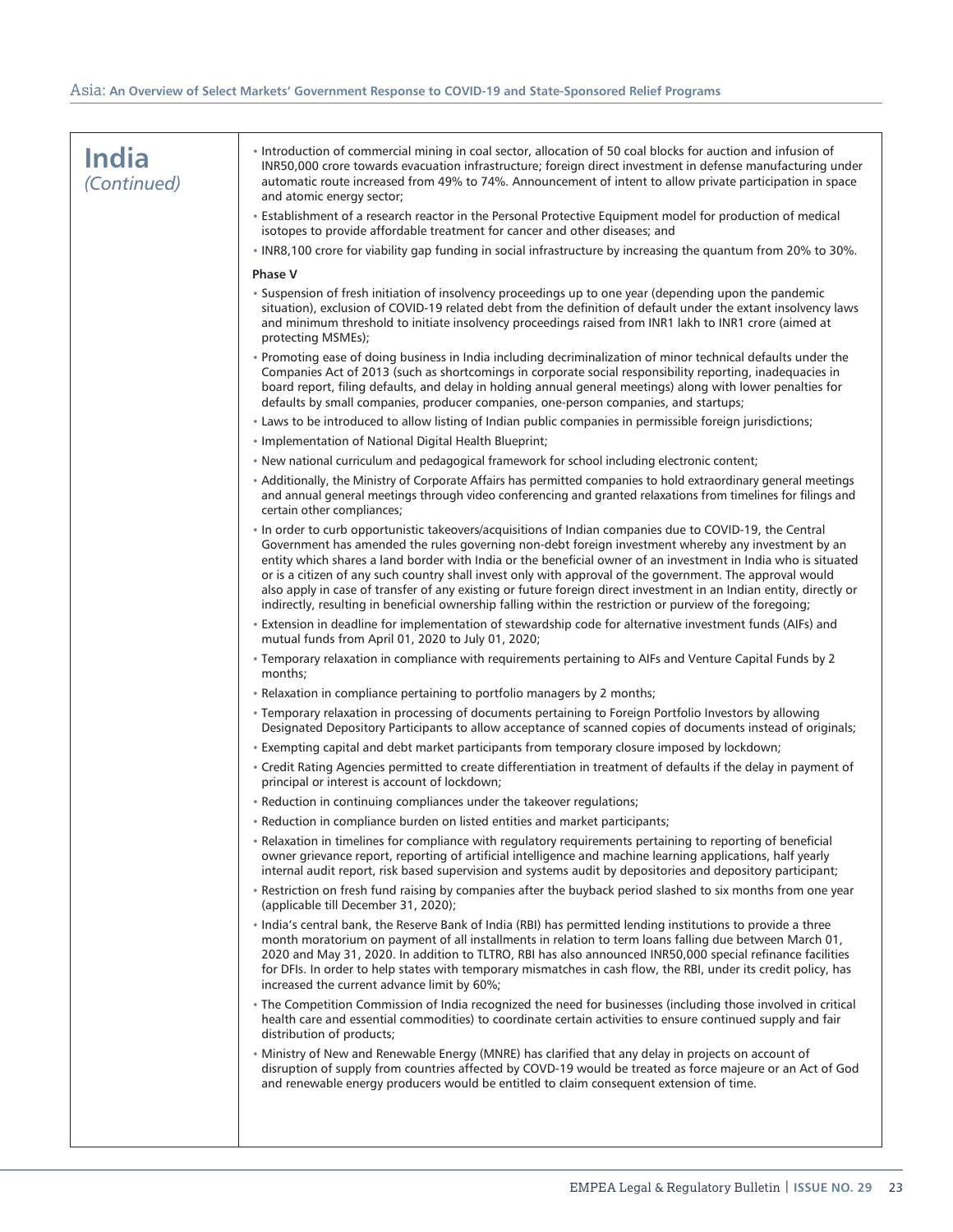# **China**

Since January 2020, the central and local governments of the People's Republic of China have promulgated a series of incentive measures to support businesses, in particular SMEs, in combating the financial stresses and difficulties caused by the COVID-19 outbreak.

## **Financial Assistance Measures:**

- A plan by China's central bank to provide commercial banks with CNY300b (USD43b) for lending, at a preferential and subsidized interest rate, to companies that are key to the prevention and control of the COVID-19 outbreak;
- A re-lending and re-discounting scheme by China's central bank that will provide CNY500b (USD71b) of additional funds available for commercial banks to lend to SMEs;
- SMEs and micro enterprises affected by COVID-19 may apply for the deferral of repayment of principal and interest from January 25 to June 30, 2020, and overdue loan repayments during this period will not be subject to penalties;
- Government-controlled financing guarantee and re-guarantee institutions are required to coordinate with other financial institutions to extend loans to SMEs in a prompt manner, and the fees to be charged to SMEs by local government-controlled financing guarantee and re-guarantee institutions for 2020 shall be reduced by 50%;
- Enterprises with good credit are encouraged to issue corporate bonds for liquidity support, and enterprises severely affected by the COVID-19 outbreak may benefit from an accelerated and simplified regulatory review process for bond issuances;
- To ease the liquidity difficulties caused by the COVID-19 outbreak, enterprises are allowed to apply for a temporary increase of their foreign debt quota restriction, which is capped based on their corresponding registered capital amount and/or net asset value.

## **Preferential Tax Measures:**

- From March 1 to the end of 2020, small-scale taxpayers in Hubei (the province hardest hit by COVID-19 in China) are exempt from VAT, and the VAT rate outside of Hubei province is reduced from 3% to 1%;
- Losses incurred in 2020 by enterprises in certain industries severely affected by the COVID-19 outbreak (including transportation, catering, accommodation, and tourism) are permitted to enjoy a longer tax loss carry-forward period—i.e., eight years, instead of the standard five years;
- Certain expenditures, such as investment in equipment to expand production capacity by enterprises engaged in manufacturing key supplies related to COVID-19 protection and containment ("Key Supplies Manufactures"), may be deducted in one lump sum for corporate income tax purposes. Previously, such deduction was allowed only if the expenditure does not exceed CNY5m;
- Key Supplies Manufacturers may apply for a refund of incremental retained VAT on a monthly basis. A VAT exemption also will apply to income derived from transportation of key supplies related to COVID-19 protection and containment, public transportation service, express delivery services, and the so-called "life services" (which include medical services, catering, and personal services, such as hairdressing and laundry).

### **Social Security Contribution Reliefs:**

- From February to June 2020, SMEs and micro enterprises outside Hubei province and all the enterprises in Hubei province are exempted from making employer contributions to the mandatory pension, unemployment, and work-related injury insurance programs (the "Social Insurance Programs");
- Enterprises affected by the COVID-19 outbreak with significant difficulties in production and operation may apply for deferred payment of social insurance fees of up to six months, and no penalty interest will be imposed;
- Enterprises may apply for deferred contribution to the mandatory public housing fund until the end of June 2020. During this period, employees will not be subject to late payment penalties;
- SMEs and micro enterprises are eligible for a refund of unemployment insurance contributions if they limit employee layoffs to a certain extent.

### **Regional and Industry Supporting Policies:**

- In addition to the preferential measures promulgated by the central government, the provincial and municipal governments released a variety of policies, such as fee breaks, fiscal subsidies, rental relief, and additional social security refunds, to support local businesses. The regional governments also introduced a number of industry-specific supporting measures, and some examples are set forth below:
- SMEs that lease operating property from state-owned enterprises in Shanghai to engage in production and operating activities were exempted from February and March rents;
- If, by the end of April 2020, the average number of employees in a Beijing SME increased by 20% or more compared with the previous year, such enterprise will be granted a one-time subsidy equal to 50% of three months' social insurance contributions;
- By the end of June 2020, domestic and foreign airlines companies that do not suspend international flights to or from China may apply for certain cash subsidies;
- Electricity prices for commercial and industrial consumers, except for energy-intensive sectors such as steel and aluminum, are reduced by 5% for the period from February 1 to June 30, 2020.